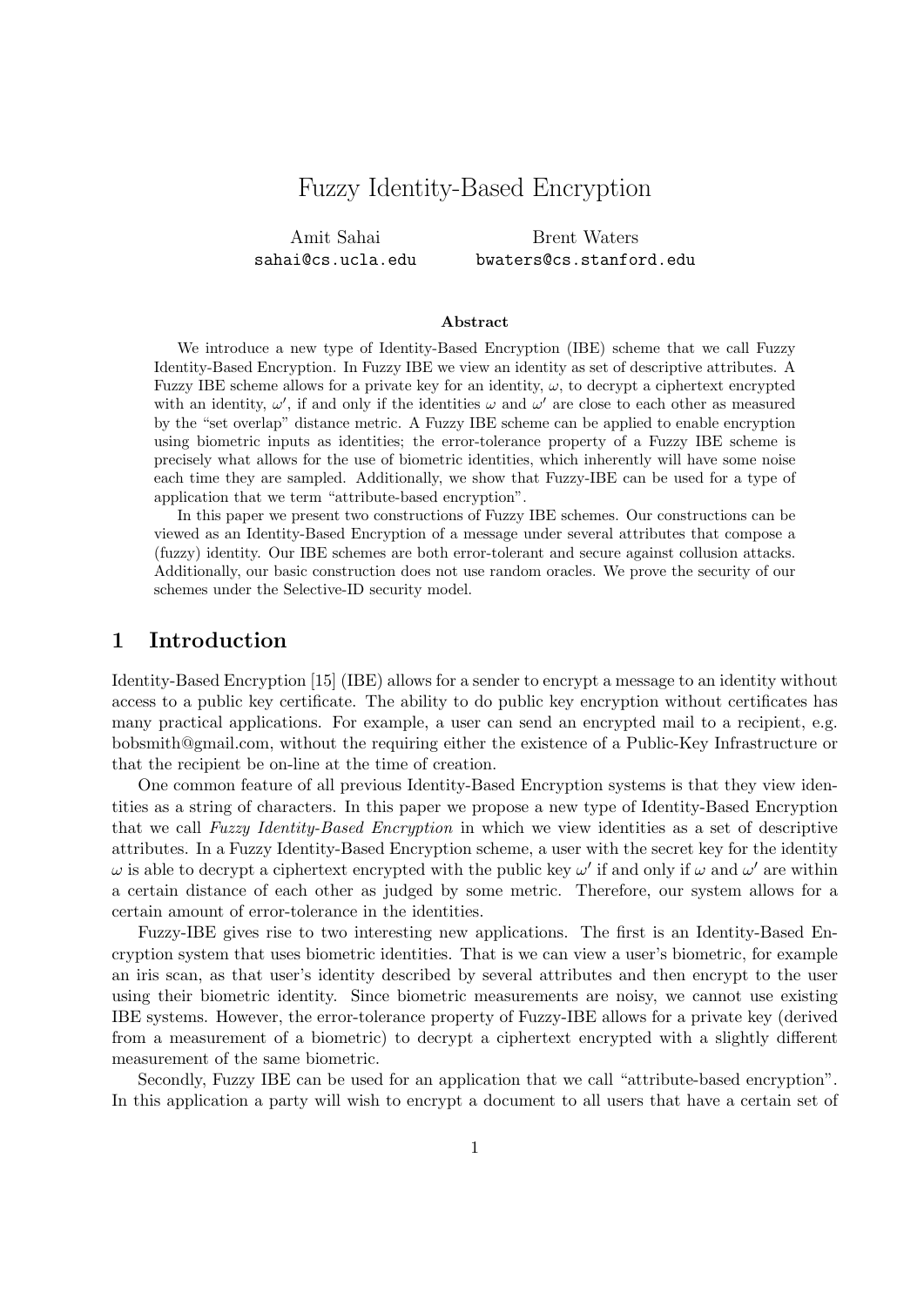attributes. For example, in a computer science department, the chairperson might want to encrypt a document to all of its systems faculty on a hiring committee. In this case it would encrypt to the identity {"hiring-committee", "faculty", "systems"}. Any user who has an identity that contains all of these attributes could decrypt the document. The advantage to using Fuzzy IBE is that the document can be stored on an simple untrusted storage server instead of relying on trusted server to perform authentication checks before delivering a document.

We further discuss the usefulness of using biometrics in Identity-Based and then discuss our contributions.

Using biometrics in Identity-Based Encryption In many situations, using biometric-based identity in an IBE system has a number of important advantages over "standard" IBE. We argue that the use of biometric identities fits the framework of Identity-Based Encryption very well and is a very valuable application of it.

First, the process of obtaining a secret key from an authority is very natural and straightforward. In standard Identity-Based Encryption schemes a user with a certain identity, for example, "Bob Smith", will need to go to an authority to obtain the private key corresponding to the identity. In this process the user will need to "prove" to the authority that he is indeed entitled to this identity. This will typically involve presenting supplementary documents or credentials. The type of authentication that is necessary is not always clear and robustness of this process is questionable (the supplementary documents themselves could be subject to forgery). Typically, there will exist a tradeoff between a system that is expensive in this step and one that is less reliable.

In contrast, if a biometric is used as an identity then the verification process for an identity is very clear. The user must demonstrate ownership of the biometric under the supervision of a well trained operator. If the operator is able to detect imitation attacks, for example playing the recording of a voice, then the security of this phase is only limited by the quality of the biometric technique itself. We emphasize that the biometric measurement for an individual need not be kept secret. Indeed, it is not if it is used as a public key. We must only guarantee that an attacker cannot fool the key authority into believing that an attacker owns a biometric identity that he does not.

Also, a biometric identity is an inherent trait and will always with a person. Using biometrics in Identity-Based Encryption will mean that the person will always have their public key handy. In several situations a user will want to present an encryption key to someone when they are physically present. For example, consider the case when a user is traveling and another party encrypts an ad-hoc meeting between them.

Finally, using a biometric as an identity has the advantage that identities are unique if the underlying biometric is of a good quality. Some types of standard identities, such as the name "Bob Smith" will clearly not be unique or change owners over time.

Security Against Collusion Attacks In addition to providing error-tolerance in the set of attributes composing the identity any IBE scheme that encrypts to multiple attributes must provide security against collusion attacks. In particular, no group of users should be able to combine their keys in such a way that they can decrypt a ciphertext that none of them alone could. This property is important for security in both biometric applications and "attribute-based encryption".

Our Contributions We formalize the notion of Fuzzy Identity-Based Encryption and provide a construction for a Fuzzy Identity-Based Encryption scheme. Our construction uses groups for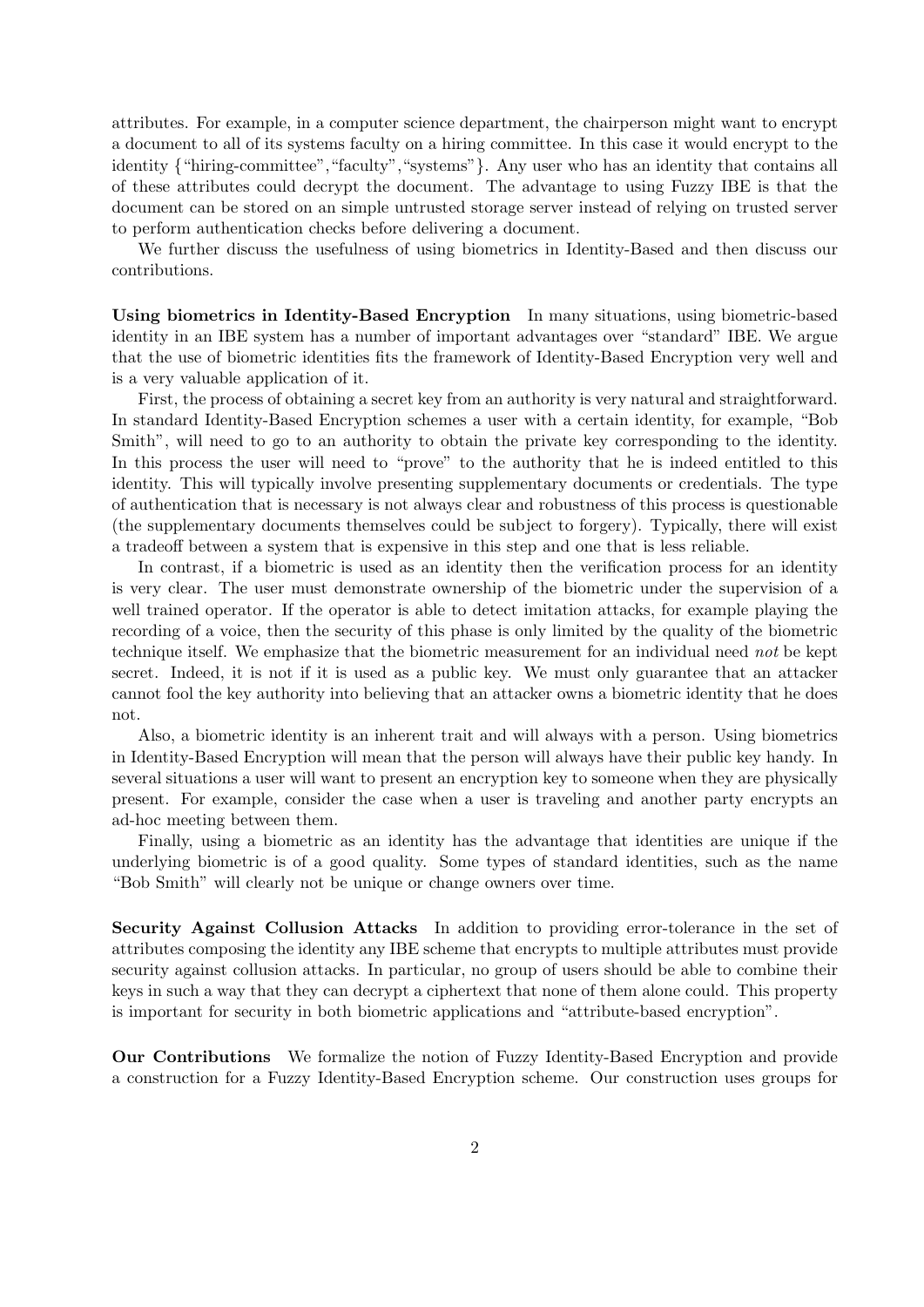which an efficient bilinear map exists, but for which the Computational Diffie-Hellman problem is assumed to be hard.

Our primary technique is that we construct a user's private key as a set of private key components, one for each attribute in the user's identity. We share use Shamir's method of secret sharing [14] to distribute shares of a master secret in the exponents of the user's private key components. Shamir's secret sharing within the exponent gives our scheme the crucial property of being error-tolerant since only a subset of the private key components are needed to decrypt a message. Additionally, our scheme is resistant to collusion attacks. Different users have their private key components generated with different random polynomials. If multiple users collude they will be unable to combine their private key components in any useful way.

In the first version of our scheme, the public key size grows linearly with the number of potential attributes in the universe. The public parameter growth is manageable for a biometric system where all the possible attributes are defined at the system creation time. However, this becomes a limitation in a more general system where we might like an attribute to be defined by an arbitrary string. To accommodate these more general requirements we additionally provide a Fuzzy-IBE system for large universes, where attributes are defined by arbitrary strings.

We prove our scheme secure under an adapted version of the Selective-ID security model first proposed by Canetti et al. [5]. Additionally, our construction does not use random oracles. We reduce the security of our scheme to an assumption that is similar to the Decisional Bilinear Diffie-Hellman assumption.

### 1.1 Related Work

Identity-Based Encryption Shamir [15] first proposed the concept of Identity-Based Encryption. However, it wasn't until much later that Boneh and Franklin [3] presented the first Identity-Based Encryption scheme that was both practical and secure. Their solution made novel use of groups for which there was an efficiently computable bilinear map.

Canetti et al. [5] proposed the first construction for IBE that was provably secure outside the random oracle model. To prove security they described a slightly weaker model of security known as the Selective-ID model, in which the adversary declares which identity he will attack before the global public parameters are generated. Boneh and Boyen [2] give two schemes with improved efficiency and prove security in the Selective-ID model without random oracles.

Biometrics Other work in applying biometrics to cryptography has focused on the derivation of a secret from a biometric  $[12, 11, 10, 6, 9, 7, 4]$ . This secret can be then used for operations such as symmetric encryption or UNIX style password authentication.

The distinguishing feature of our work from the above related work on biometrics above is that we view the biometric input as potentially *public* information instead of a secret. Our only physical requirement is that the biometric cannot be imitated such that a trained human operator would be fooled. We stress the importance of this, since it is much easier to capture a digital reading of someone's biometric, than to fool someone into believing that someone else's biometric is one's own. Simply capturing a digital reading of someone's biometric would (forever) invalidate approaches where symmetric keys are systematically derived from biometric readings.

Attribute-based encryption Yao et al. [17] show how an IBE system that encrypts to multiple hierarchical-identities in a collusion-resistant manner implies a forward secure Hierarchical IBE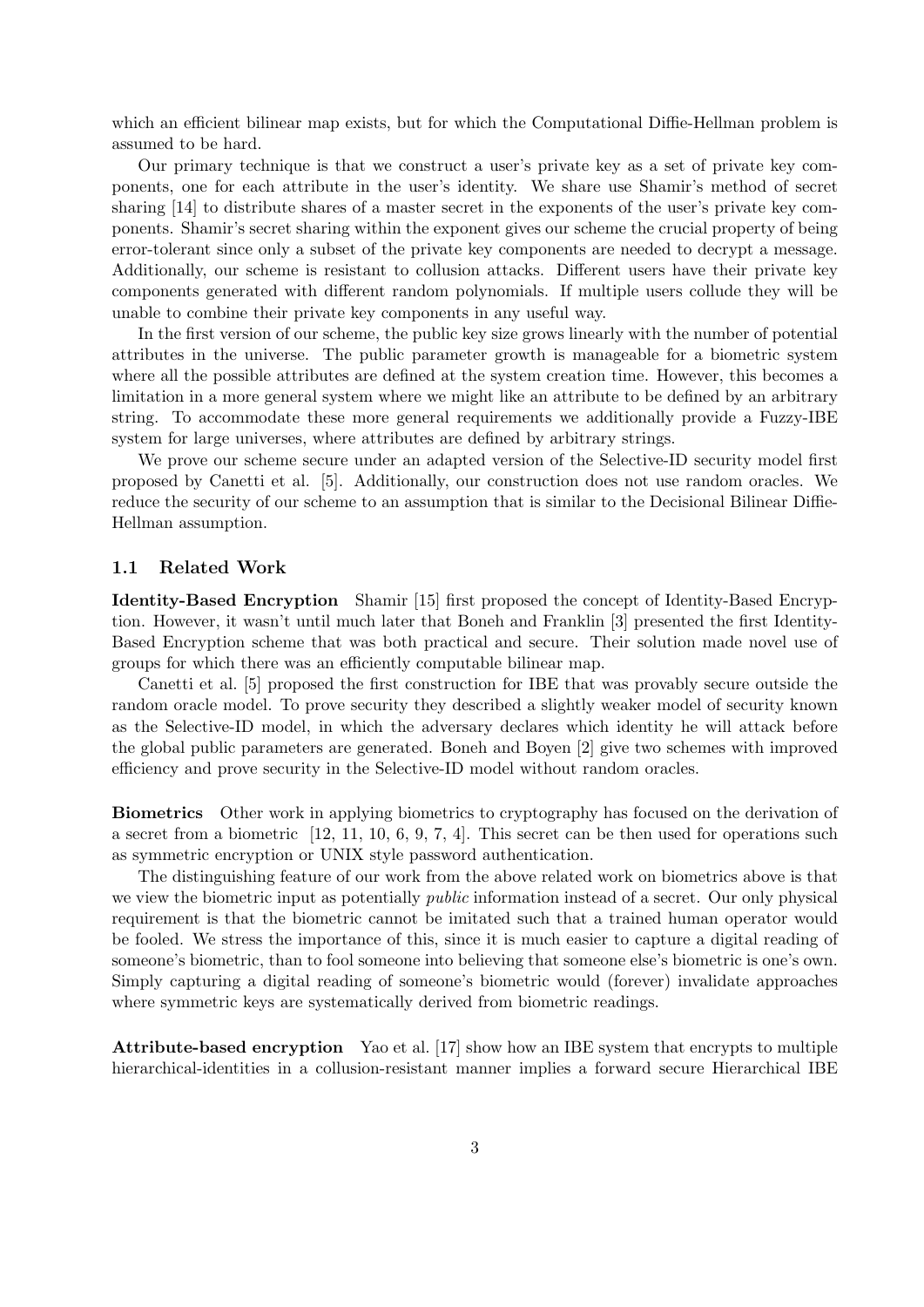scheme. They also note how their techniques for resisting collusion attacks are useful in attributebased encryption. However, the cost of their scheme in terms of computation, private key size, and ciphertext size increases exponentially with the number of attributes.

### 1.2 Organization

The rest of the paper is organized as follows. In Section 2 we formally define a Fuzzy Identity-Based Encryption scheme including the Selective-ID security model for one. Then, we describe our security assumptions. In Section 3 we show why two naive approaches do not work. We follow with a description of our construction in Section 4 and in Section 5 we prove the security of our scheme. We describe our second construction in Section 6. Finally, we conclude in Section 7.

# 2 Preliminaries

We begin by presenting our definition of security. We follow with a brief review of bilinear maps, and then state the complexity assumptions we use for our proofs of security.

### 2.1 Definitions

In this section we define our Selective-ID models of security for Fuzzy Identity Based Encryption. The Fuzzy Selective-ID game is very similar to the standard Selective-ID model for Identity-Based Encryption with the exception that the adversary is only allowed to query for secret keys for identities which have less than d overlap with the target identity.

### Fuzzy Selective-ID

Init The adversary declares the identity,  $\alpha$ , that he wishes to be challenged upon.

- Setup The challenger runs the setup phase of the algorithm and tells the adversary the public parameters.
- **Phase 1** The adversary is allowed to issue queries for private keys for many identities,  $\gamma_i$ , where  $|\gamma_i \cap \alpha| < d$  for all j.
- **Challenge** The adversary submits two equal length messages  $M_0, M_1$ . The challenger flips a random coin, b, and encrypts  $M_b$  with  $\alpha$ . The ciphertext is passed to the adversary.

Phase 2 Phase 1 is repeated.

**Guess** The adversary outputs a guess  $b'$  of  $b$ .

The advantage of an adversary A in this game is defined as  $Pr[b' = b] - \frac{1}{2}$  $rac{1}{2}$ .

Definition 1 (Fuzzy Selective-ID). A scheme is secure in the Fuzzy Selective-ID model of security if all polynomial-time adversaries have at most a negligible advantage in the above game.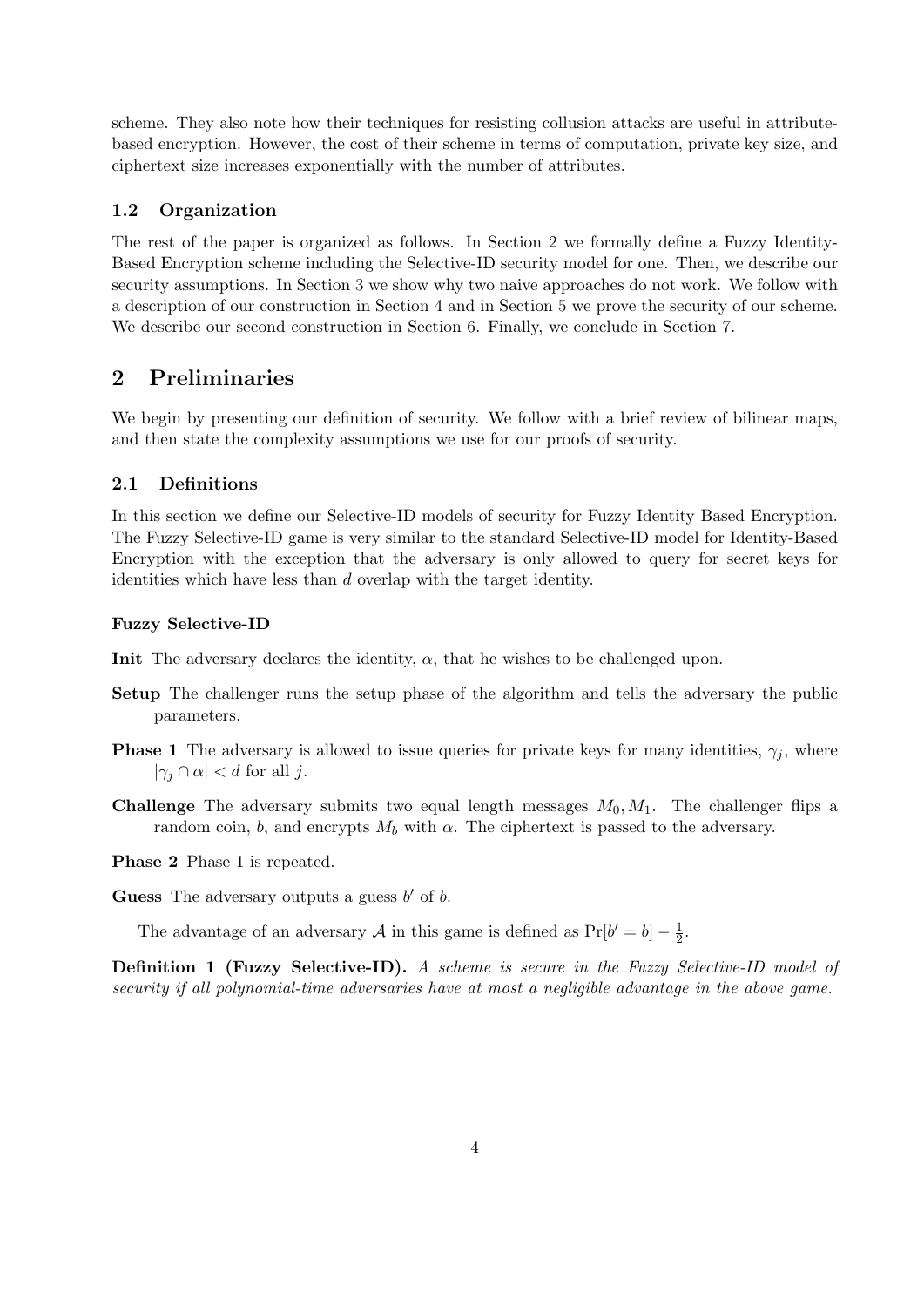#### 2.2 Bilinear Maps

We briefly review the facts about groups with efficiently computable bilinear maps. We refer the reader to previous literature [3] for more details.

Let  $\mathbb{G}_1, \mathbb{G}_2$  be groups of prime order p, and let g be a generator of  $\mathbb{G}_1$ . We say  $\mathbb{G}_1$  has an admissible bilinear map,  $e : \mathbb{G}_1 \times \mathbb{G}_1 \to \mathbb{G}_2$ , into  $\mathbb{G}_2$  if the following two conditions hold. The map is bilinear; for all a, b we have  $e(g^a, g^b) = e(g, g)^{ab}$ . The map is non-degenerate; we must have that  $e(q, q) \neq 1.$ 

#### 2.3 Complexity Assumptions

We state our complexity assumptions below.

Definition 2 (Decisional Bilinear Diffie-Hellman (BDH) Assumption). Suppose a challenger chooses  $a, b, c, z \in \mathbb{Z}_p$  at random. The Decisional BDH assumption is that no polynomial-time adversary is to be able to distinguish the tuple  $(A = g^a, B = g^b, C = g^c, Z = e(g, g)^{abc}$  from the tuple  $(A = g^a, B = g^b, C = g^c, Z = e(g, g)^z)$  with more than a negligible advantage.

Definition 3 (Decisional Modified Bilinear Diffie-Hellman (MBDH) Assumption). Suppose a challenger chooses  $a, b, c, z \in \mathbb{Z}_p$  at random. The Decisional MBDH assumption is that no polynomial-time adversary is to be able to distinguish the tuple  $(A = g^a, B = g^b, C = g^c, Z = g^c, Z = g^c, Z = g^c, Z = g^c, Z = g^c, Z = g^c, Z = g^c, Z = g^c, Z = g^c, Z = g^c, Z = g^c, Z = g^c, Z = g^c, Z = g^c, Z = g^c, Z = g^c, Z = g^c, Z = g^c, Z = g^c, Z = g^c, Z = g^c, Z = g^c, Z =$  $e(g,g)^{\frac{ab}{c}}$  from  $(A = g^a, B = g^b, C = g^c, Z = e(g,g)^z)$  with more than a negligible advantage.

# 3 Other Approaches

Before describing our scheme we first show three potential approaches to building a Fuzzy Identity-Based Encryption scheme and show why they fall short. This discussion additionally motivates our approach to the problem.

Correcting the error We consider the feasibility of "correcting" the errors of a biometric measurement and then use standard Identity-Based Encryption to encrypt a message under the corrected input. However, this approach relies upon the faulty assumption that each biometric input measurement is slightly deviated from some "true" value and that the set of possible "true" values are well known. In practice, the only reasonable assumption is that two measurements sampled from the same person will be within a certain distance of each other. This intuition is captured by previous work. Dodis, Rezyin, and Smith [7] use what they call a fuzzy sketch that contains information of a first sampling of a biometric which allows subsequent measurements to be corrected to it. If the correction could be done without any additional information then we could simply do away with the fuzzy sketch.

Key per Attribute The second naive approach we consider is for an authority to give a user a different private key for each of the attributes that describe the user. Such a system easily falls prey to simple collusion attacks where multiple users combine their keys to form identities that are a combination of their attributes. The colluders are then able to decrypt ciphertexts that none of them individually were able to decrypt.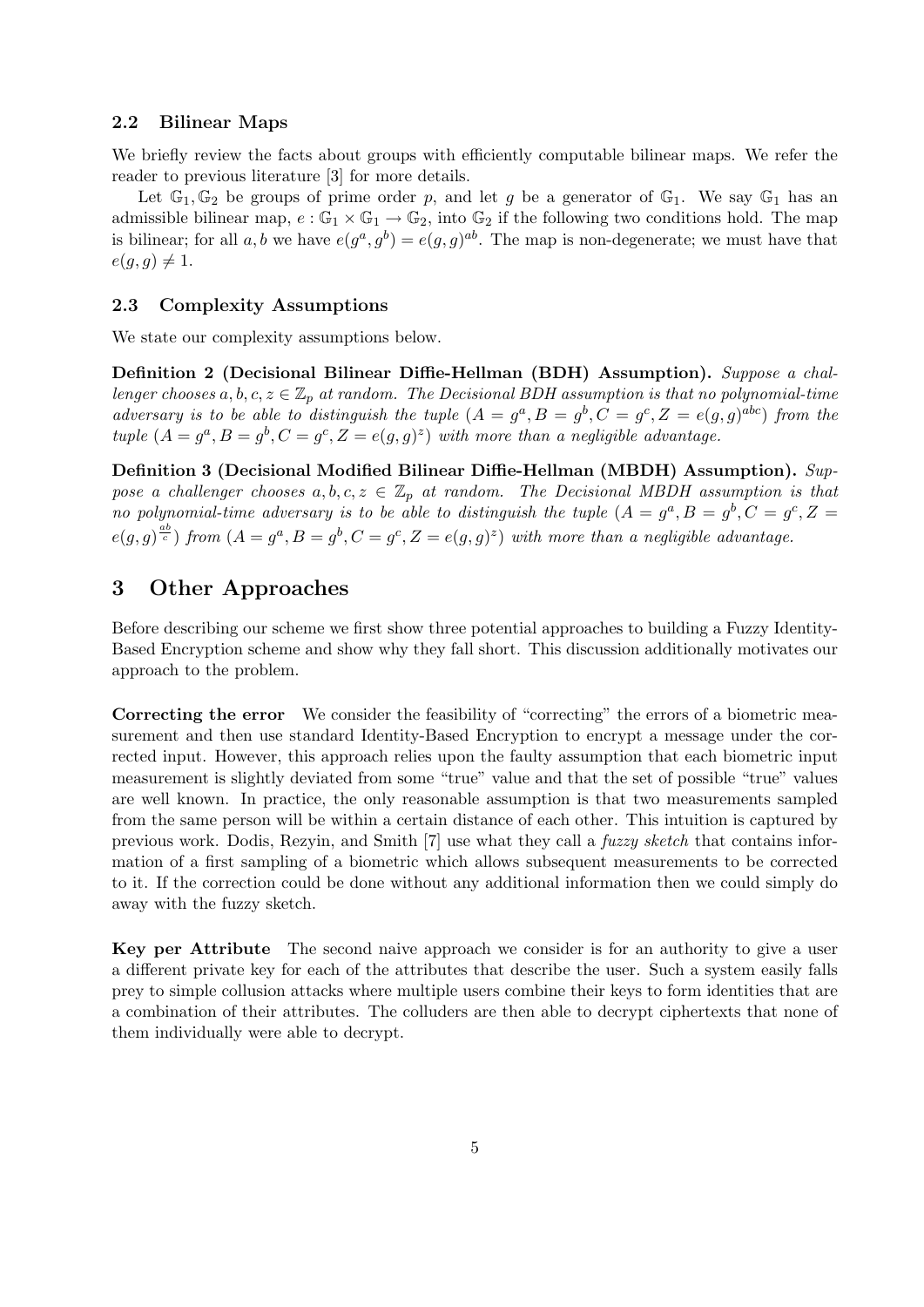**Several Keys** Suppose a key authority measures an input  $\omega$  for a particular party. The authority could create a separate standard IBE private key for every  $\omega'$  such that  $|\omega \cap \omega'| \ge d$ , for some errortolerance parameter d. However, the private key storage will grow exponentially in  $d$  and the system will be impractical for even modest values of d.

# 4 Our Construction

Recall that we view identities as sets of attributes and we let the value d represent the errortolerance in terms of minimal set overlap. When an authority is creating a private key for a user he will associate a random  $d-1$  degree polynomial,  $q(x)$ , with each user with the restriction that each polynomial have the same valuation at point 0, that is  $q(0) = y$ .

For each of the attributes associated with a user's identity the key generation algorithm will issue a private key component that is tied to the user's random polynomial  $q(x)$ . If the user is able to "match" at least d components of the ciphertext with their private key components, then they will be able to perform decryption. However, since the private key components are tied to random polynomials, multiple user's are unable to combine them in anyway that allows for collusion attacks.

A detailed description of our scheme follows.

#### 4.1 Description

Recall that we wish to create an IBE scheme in which a ciphertext created using identity  $\omega$  can be decrypted only by a secret key  $\omega'$  where  $|\omega \cap \omega'| \geq d$ .

Let  $\mathbb{G}_1$  be bilinear group of prime order p, and let g be a generator of  $\mathbb{G}_1$ . Additionally, let  $e:\mathbb{G}_1\times\mathbb{G}_1\to\mathbb{G}_2$  denote the bilinear map. A security parameter,  $\kappa$ , will determine the size of the groups.

We also define the Lagrange coefficient  $\Delta_{i,S}$  for  $i \in \mathbb{Z}_p$  and a set, S, of elements in  $\mathbb{Z}_p$ :

$$
\Delta_{i,S}(x) = \prod_{j \in S, j \neq i} \frac{x - j}{i - j}.
$$

Identities will be element subsets of some universe,  $\mathcal{U}$ , of size  $|\mathcal{U}|$ . We will associate each element with a unique integer in  $\mathbb{Z}_p^*$ . (In practice an attribute will be associated with each element so that identities will have some semantics.) Our construction follows:

**Setup**(d) First, define the universe, U of elements. For simplicity, we can take the first  $|U|$ elements of  $\mathbb{Z}_p^*$  to be the universe. Namely, the integers  $1, \ldots, |\mathcal{U}| \pmod{p}$ .

Next, choose  $t_1, \ldots, t_{|\mathcal{U}|}$  uniformly at random from  $\mathbb{Z}_p$ . Finally, choose y uniformly at random in  $\mathbb{Z}_p$ . The published public parameters are:

$$
T_1 = g^{t_1}, \dots, T_{|\mathcal{U}|} = g^{t_{|\mathcal{U}|}}, Y = e(g, g)^y.
$$

The master key is:

 $t_1, \ldots, t_{|\mathcal{U}|}, y.$ 

Key Generation To generate a private key for identity  $\omega \subseteq U$  the following steps are taken. A d − 1 degree polynomial q is randomly chosen such that  $q(0) = y$ . The private key consists of components,  $(D_i)_{i \in \omega}$ , where  $D_i = g^{\frac{q(i)}{t_i}}$  for every  $i \in \omega$ .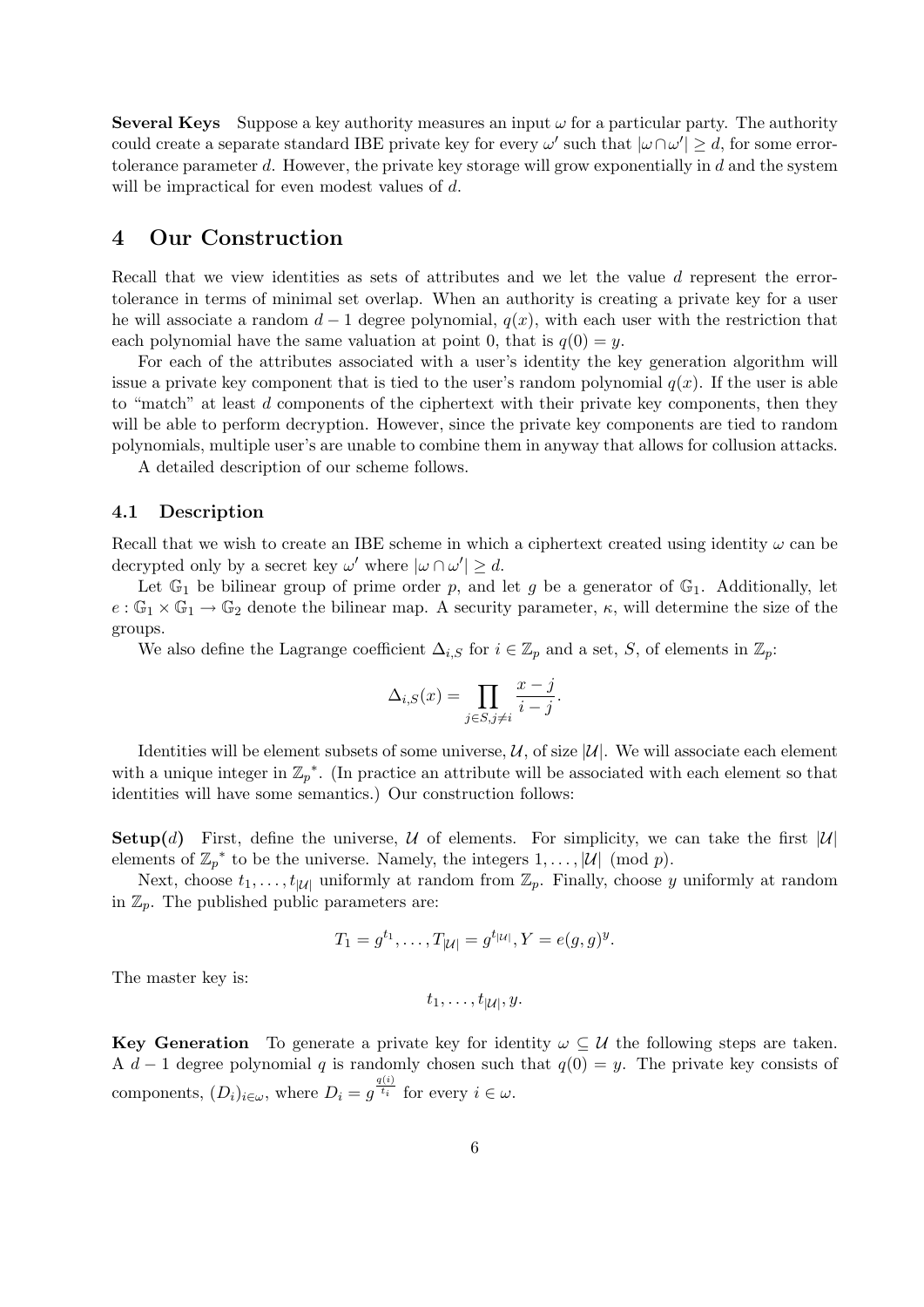**Encryption** Encryption with the public key  $\omega'$  and message  $M \in \mathbb{G}_2$  proceeds as follows. First, a random value  $s \in \mathbb{Z}_p$  is chosen. The ciphertext is then published as:

$$
E=(\omega',E'=MY^s,\{E_i=T_i^s\}_{i\in\omega'}).
$$

Note that the identity,  $\omega'$ , is included in the ciphertext.

**Decryption** Suppose that a ciphertext, E, is encrypted with a key for identity  $\omega'$  and we have a private key for identity  $\omega$ , where  $|\omega \cap \omega'| \geq d$ . Choose an arbitrary d-element subset, S, of  $\omega \cap \omega'$ .

Then, the ciphertext can be decrypted as:

$$
E'/\prod_{i \in S} (e(D_i, E_i))^{\Delta_{i,S}(0)}
$$
  
= 
$$
Me(g, g)^{sy}/\prod_{i \in S} \left(e(g^{\frac{q(i)}{t_i}}, g^{st_i})\right)^{\Delta_{i,S}(0)}
$$
  
= 
$$
Me(g, g)^{sy}/\prod_{i \in S} \left(e(g, g)^{sq(i)}\right)^{\Delta_{i,S}(0)}
$$
  
= 
$$
M.
$$

The last equality is derived from using polynomial interpolation in the exponents. Since, the polynomial  $sq(x)$  is of degree  $d-1$  it can be interpolated using d points.

### 4.2 Efficiency and Key Sizes

The number of exponentiations in the group  $\mathbb{G}_1$  to encrypt to an identity will be linear in the number of elements in the identity's description. The cost of decryption will be dominated by d bilinear map computations.

The number of group elements in the public parameters grows linearly with the number attributes in the system (elements in the defined universe). The number of group elements that compose a user's private key grow linearly with the number of attributes associated with her identity. Finally, the number of group elements in a ciphertext grows linearly with the size of the identity we are encrypting to.

#### 4.3 Flexible Error-Tolerance

In this construction the error-tolerance is set to a fixed value  $d$ . However, in practice a party constructing a ciphertext might want more flexibility. For example, if a biometric input device happens to be less reliable it might be desirable to relax the set overlap parameters. In the example of attribute-based encryption we would like to have flexibility in the number of attributes required to access a document.

There are two simple methods for achieving flexible error-tolerance. First, we can create multiple systems with different values of  $d$  and the party encrypting a message can choose the appropriate one. For m different systems the size of the public parameters and private keys both increase by a factor of m. In the second method the authority will reserve some attributes that it will issue to every key-holder as part of their identity. The party encrypting the message can increase the error-tolerance by increasing the number of these "default" attributes it includes in the encryption identity. In this approach ciphertexts must be at least as long as the maximum number of attributes that can be required in an encryption. Additionally, we can combine the above two techniques and explore tradeoffs between ciphertext size and public parameter and private key size.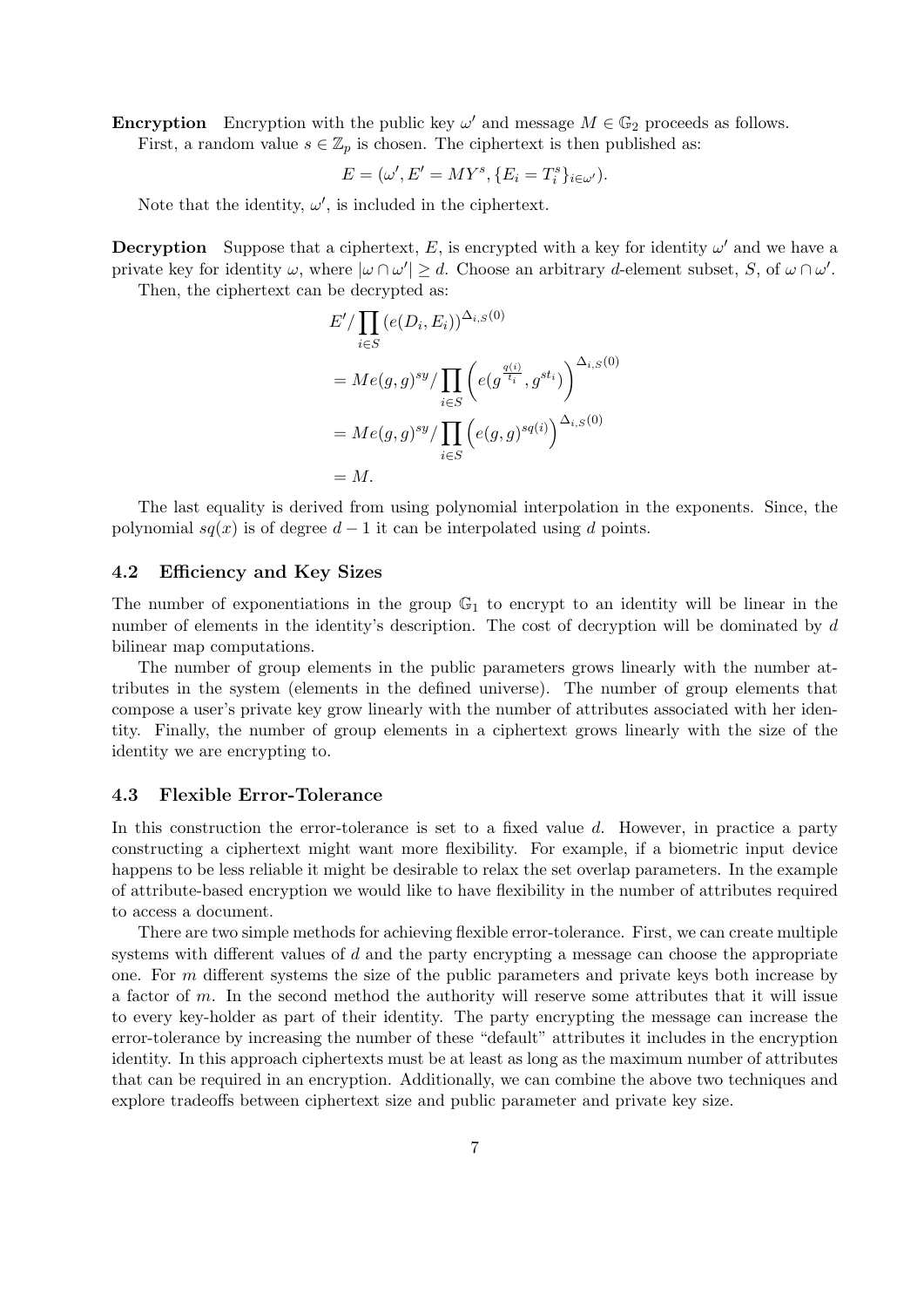### 5 Proof of Security

We prove that the security of our scheme in the Selective-ID model reduces to the hardness of the Decisional MBDH assumption.

Theorem 1. If an adversary can break our scheme in the Fuzzy Selective ID Model, then a simulator can be constructed to play the Decisional MBDH game with a non-negligible advantage.

*Proof.* Suppose there exists a polynomial-time adversary,  $A$ , that can attack our scheme in the Selective-ID model with advantage  $\epsilon$ . We build a simulator  $\beta$  that can play the Decisional MBDH game with advantage  $\frac{\epsilon}{2}$ . The simulation proceeds as follows:

We first let the challenger set the groups  $\mathbb{G}_1$  and  $\mathbb{G}_2$  with an efficient bilinear map, e and generator g. The challenger flips a fair binary coin,  $\mu$ , outside of  $\mathcal{B}$ 's view. If  $\mu = 0$ , the challenger sets  $(A, B, C, Z) = (g^a, g^b, g^c, e(g, g)^{\frac{ab}{c}})$ ; otherwise it sets  $(A, B, C, Z) = (g^a, g^b, g^c, e(g, g)^z)$  for random  $a, b, c, z$ . We assume the universe,  $U$  is defined.

**Init** The simulator  $\beta$  runs  $\mathcal A$  and receives the challenge identity,  $\alpha$ .

**Setup** The simulator assigns the public key parameters as follows. It sets the parameter  $Y =$  $e(g, A) = e(g, g)^a$ . For all  $i \in \alpha$  it chooses random  $\beta_i \in \mathbb{Z}_p$  and sets  $T_i = C^{\beta_i} = g^{c\beta_i}$ . For all  $i \in \mathcal{U} - \alpha$  it chooses random  $w_i \in \mathbb{Z}_p$  and sets  $T_i = g^{w_i}$ .

It then gives the public parameters to  $A$ . Notice that from the view  $A$  all parameters are chosen at random as in the construction.

**Phase 1** A makes requests for private keys where the identity set overlap between the identities for each requested key and  $\alpha$  is less than d.

Suppose A requests a private key  $\gamma$  where  $|\gamma \cap \alpha| < d$ . We first define three sets  $\Gamma, \Gamma', S$  in the following manner:

$$
\Gamma = \gamma \cap \alpha,
$$
  

$$
\Gamma' \text{ be any set such that } \Gamma \subseteq \Gamma' \subseteq \gamma \text{ and } |\Gamma'| = d - 1, \text{and}
$$
  

$$
S = \Gamma' \cup \{0\}.
$$

Next, we define the decryption key components,  $D_i$ , for  $i \in \Gamma'$  as:

If  $i \in \Gamma$ :  $D_i = g^{s_i}$  where  $s_i$  is chosen randomly in  $\mathbb{Z}_p$ .

If  $i \in \Gamma' - \Gamma : D_i = g^{\frac{\lambda_i}{w_i}}$  where  $\lambda_i$  is chosen randomly in  $\mathbb{Z}_p$ .

The intuition behind these assignments is that we are implicitly choosing a random  $d-1$  degree polynomial  $q(x)$  by choosing its value for the  $d-1$  points randomly in addition to having  $q(0) = a$ . For  $i \in \Gamma$  we have  $q(i) = c\beta_i s_i$  and for  $i \in \Gamma' - \Gamma$  we have  $q(i) = \lambda_i$ .

The simulator can calculate the other  $D_i$  values where  $i \notin \Gamma'$  since the simulator knows the discrete log of  $T_i$  for all  $i \notin \alpha$ . The simulator makes the assignments as follows:

If 
$$
i \notin \Gamma'
$$
:  $D_i = (\prod_{j \in \Gamma} C \frac{\beta_j s_j \Delta_{j,S}(i)}{w_i}) (\prod_{j \in \Gamma' - \Gamma} g \frac{\lambda_j \Delta_{j,S}(i)}{w_i}) Y^{\frac{\Delta_{0,S}(i)}{w_i}}$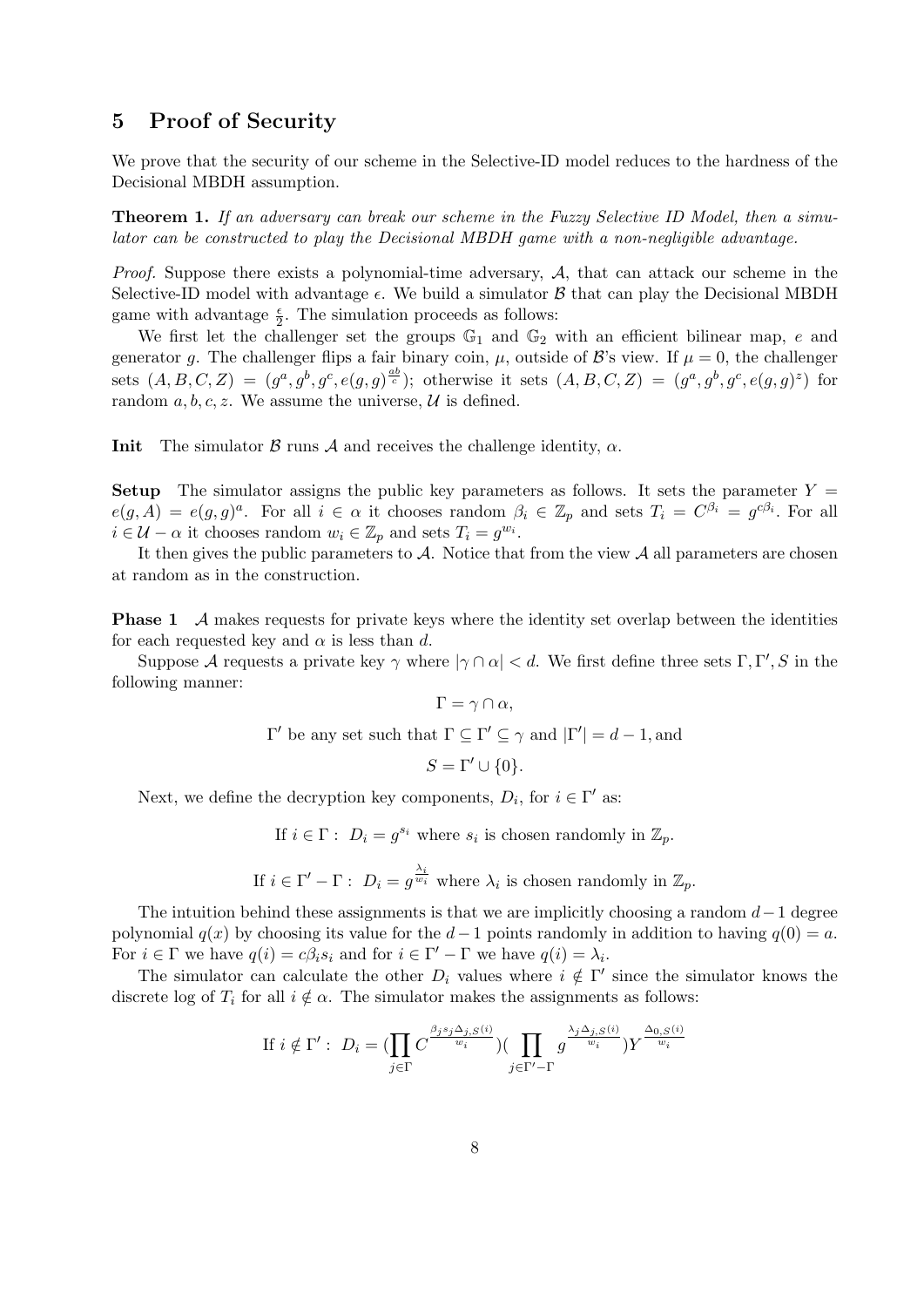Using interpolation the simulator is able to calculate  $D_i = g^{\frac{q(i)}{t_i}}$  for  $i \notin \Gamma'$  where  $q(x)$  was implicitly defined by the random assignment of the other  $d-1$  variables  $D_i \in \Gamma'$  and the variable  $Y$ .

Therefore, the simulator is able to construct a private key for the identity  $\gamma$ . Furthermore, the distribution of the private key for  $\gamma$  is identical to that of the original scheme.

**Challenge** The adversary,  $A$ , will submit two challenge messages  $M_1$  and  $M_0$  to the simulator. The simulator flips a fair binary coin,  $\nu$ , and returns an encryption of  $M_{\nu}$ . The ciphertext is output as:

$$
E = (\alpha, E' = M_{\nu}Z, \{E_i = B^{\beta_i}\}_{i \in \alpha}).
$$

If  $\mu = 0$ , then  $Z = e(g, g)^{\frac{ab}{c}}$ . If we let  $r' = \frac{b}{c}$  $\frac{b}{c}$ , then we have  $E_0 = M_{\nu}Z = M_{\nu}e(g,g)^{\frac{ab}{c}} =$  $M_{\nu}e(g,g)^{ar'} = M_{\nu}Y^{r'}$  and  $E_i = B^{\beta_i} = g^{\beta_i} = g^{\frac{b}{c}\beta_i} = g^{r'c\beta_i} = (T_i)^{r'}$ . Therefore, the ciphertext is a random encryption of the message  $m_{\nu}$  under the public key  $\alpha$ .

Otherwise, if  $\mu = 1$ , then  $Z = g^z$ . We then have  $E' = M_{\nu}e(g, g)^z$ . Since z is random, E' will be a random element of  $\mathbb{G}_2$  from the adversaries view and the message contains no information about  $M_{\nu}$ .

Phase 2 The simulator acts exactly as it did in Phase 1.

Guess A will submit a guess  $\nu'$  of  $\nu$ . If  $\nu = \nu'$  the simulator will output  $\mu' = 0$  to indicate that it was given a MBDH-tuple otherwise it will output  $\mu' = 1$  to indicate it was given a random 4-tuple.

As shown in the construction the simulator's generation of public parameters and private keys is identical to that of the actual scheme.

In the case where  $\mu = 1$  the adversary gains no information about  $\nu$ . Therefore, we have Pr[ $\nu \neq$  $\nu'|\mu=1]=\frac{1}{2}$ . Since the simulator guesses  $\mu'=1$  when  $\nu\neq\nu'$ , we have  $\Pr[\mu'=\mu|\mu=1]=\frac{1}{2}$ .

If  $\mu = 0$  then the adversary sees an encryption of  $m_{\nu}$ . The adversary's advantage in this situation is  $\epsilon$  by definition. Therefore, we have  $\Pr[\nu = \nu' | \mu = 0] = \frac{1}{2} + \epsilon$ . Since the simulator guesses  $\mu' = 0$  when  $\nu = \nu'$ , we have  $\Pr[\mu' = \mu | \mu = 0] = \frac{1}{2} + \epsilon$ .

The overall advantage of the simulator in the Decisional MBDH game is  $\frac{1}{2} Pr[\mu' = \mu | \mu =$  $0] + \frac{1}{2} Pr[\mu' = \mu | \mu = 1] - \frac{1}{2} = \frac{1}{2}$  $\frac{1}{2}(\frac{1}{2} + \epsilon) + \frac{1}{2}$  $\frac{1}{2} - \frac{1}{2} = \frac{1}{2}$  $rac{1}{2}\epsilon$ .  $\Box$ 

#### 5.1 Chosen-Ciphertext Security

Our security definitions and proofs have been in the chosen-plaintext model. Our scheme can be extended to the chosen-ciphertext model by applying the technique of using simulation-sound NIZK proofs to achieve chosen-ciphertext security [13]. Alternatively, if we are willing to use random oracles, then the we can use standard techniques such as the Fujisaki-Okamoto transformation [8].

#### 5.2 Security in Full IBE Model

Suppose all identities are composed of n attributes and we have a universe of attributes,  $U$ . We make the observation [2] that our scheme is secure in the full model with a factor of  $\binom{|\mathcal{U}|}{n}$  $\binom{u}{n}$  in the reduction.

The original IBE scheme of Boneh and Franklin [3] and a later schemes of Boneh and Boyen [2] and Waters [16] achieve IBE in the full model with non-exponential reductions. However, all methods achieve this by essentially removing the relationships between nearby identities. In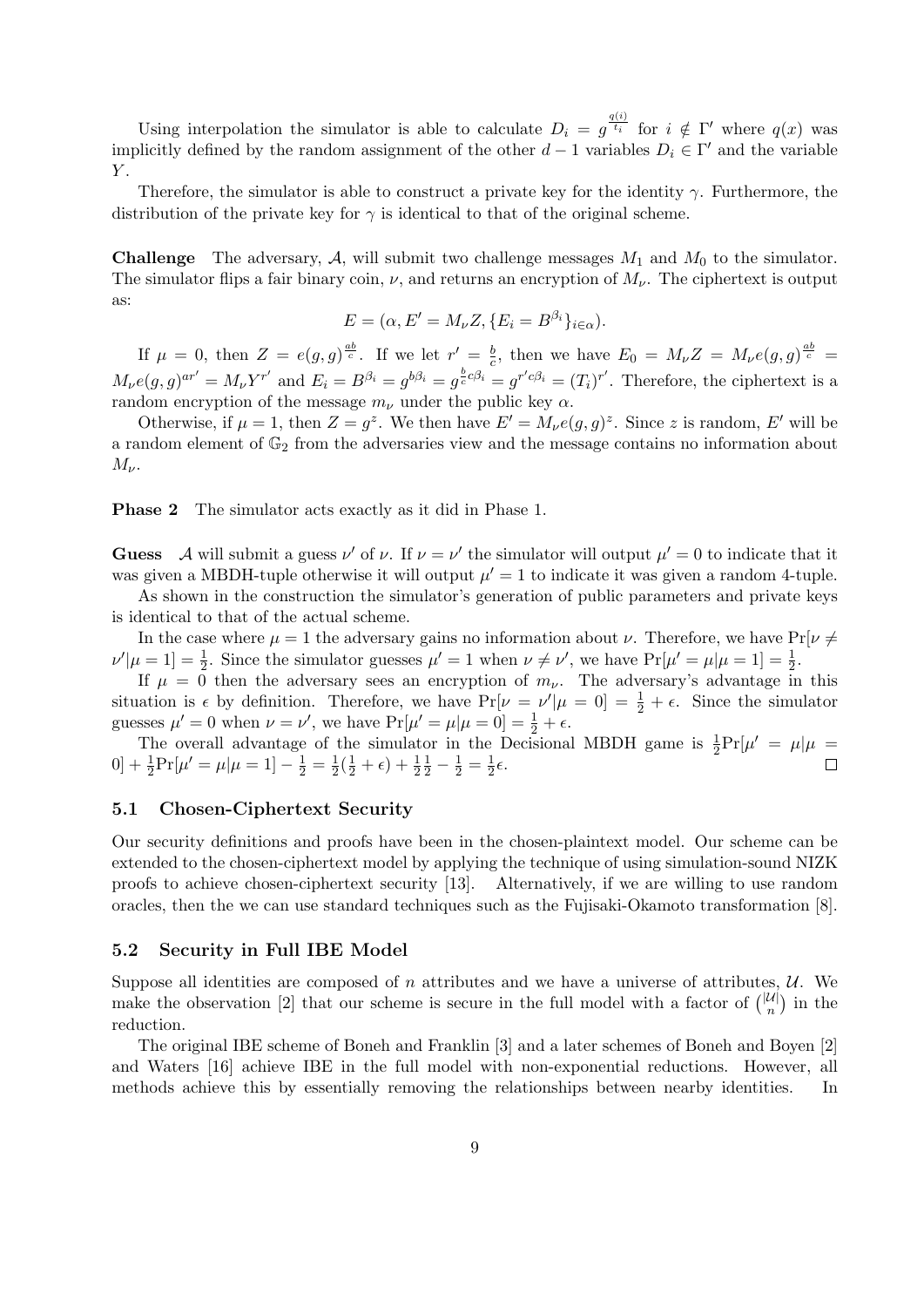Fuzzy-IBE it is essential that there exists a relationship between nearby identities. Therefore, we conjecture that a scheme that has a non-exponential loss of security in the full model will require significantly different methods than those seen in prior work.

### 6 Large Universe Construction

In the previous construction the size of the public parameters grows linearly with the number of possible attributes in the universe. We describe a second scheme which uses all elements of  $\mathbb{Z}_p^*$  as the universe, yet the public parameters only grow linearly in a parameter  $n$ , which we fix as the maximum size identity we can encrypt to.

In addition to decreasing the public parameter size, having a large universe allows us to apply a collision-resistant hash function  $H: \{0,1\}^* \to \mathbb{Z}_p^*$  and use arbitrary strings as attributes. We can now use attributes that were not necessarily considered during the public key setup. For example, we can add any verifiable attribute, such as "Ran in N.Y. Marathon 2005", to a user's private key.

Our large universe construction is built using similar concepts to the previous scheme and uses an algebraic technique of Boneh and Boyen [2]. Additionally, we reduce the security of this scheme to the Decisional BDH problem. We now describe our construction and give our proof of security.

#### 6.1 Description

Let  $\mathbb{G}_1$  be bilinear group of prime order p, and let g be a generator of  $\mathbb{G}_1$ . Additionally, let  $e:\mathbb{G}_1\times\mathbb{G}_1\to\mathbb{G}_2$  denote the bilinear map. We restrict encryption identities to be of length n for some fixed n.

We define the Lagrange coefficient  $\Delta_{i,S}$  for  $i \in \mathbb{Z}_p$  and a set, S, of elements in  $\mathbb{Z}_p$ :

$$
\Delta_{i,S}(x) = \prod_{j \in S, j \neq i} \frac{x - j}{i - j}.
$$

Identities will be sets of n elements of  $\mathbb{Z}_p^*$ .<sup>1</sup> Alternatively, we can describe an identity as a collection of n strings of arbitrary length and use a collision resistant hash function,  $H$ , to hash strings into members of  $\mathbb{Z}_p^*$ . Our construction follows:

**Setup** $(n, d)$  First, choose  $g_1 = g^y, g_2 \in \mathbb{G}_1$ .

Next, choose  $t_1, \ldots, t_{n+1}$  uniformly at random from  $\mathbb{G}_1$ . Let N be the set  $\{1, \ldots, n+1\}$  and we define a function,  $T$ , as:

$$
T(x) = g_2^{x^n} \prod_{i=1}^{n+1} t_i^{\Delta_{i,N}(x)}.
$$

We can view T as the function  $g_2^{x^n}$  $z^{n}$   $g^{h(x)}$  for some *n* degree polynomial *h*. The public key is published as:  $g_1, g_2, t_1, \ldots, t_{n+1}$  and the private key is y.

Key Generation To generate a private key for identity  $\omega$  the following steps are taken. A  $d-1$ degree polynomial q is randomly chosen such that  $q(0) = y$ . The private key will consist of two sets. The first set,  $\{D_i\}_{i\in\omega}$ , where the elements are constructed as

$$
D_i = g_2^{q(i)} T(i)^{r_i},
$$

<sup>1</sup>With some minor modifications to our scheme, which we omit for simplicity, we can encrypt to all identities of size  $\leq n$ .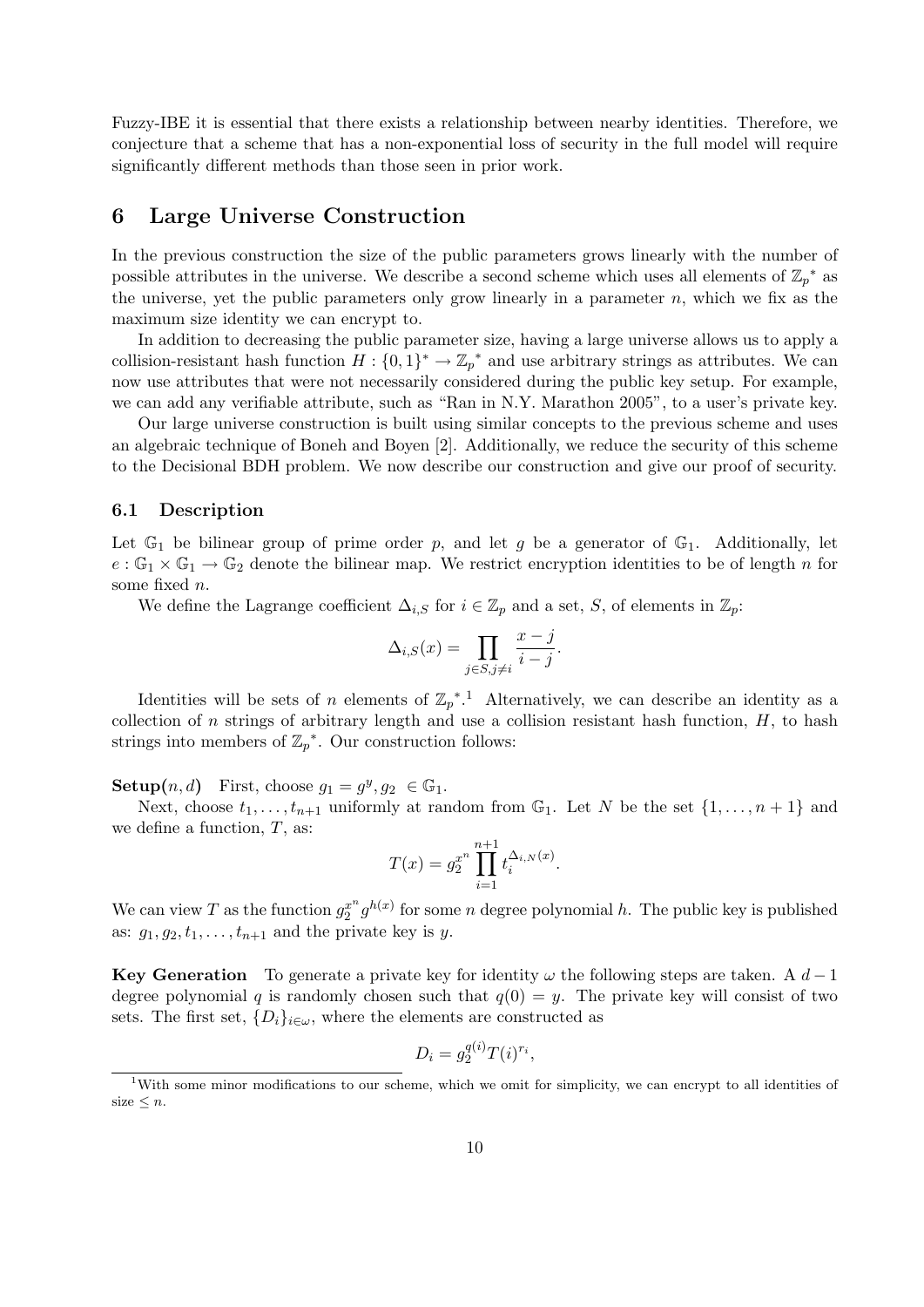where  $r_i$  is a random member of  $\mathbb{Z}_p$  defined for all  $i \in \omega$ .

The other set is  $\{d_i\}_{i\in\omega}$  where the elements are constructed as

$$
d_i = g^{r_i}.
$$

**Encryption** Encryption with the public key  $\omega'$  and message  $M \in \mathbb{G}_2$  proceeds as follows.

First, a random value  $s \in \mathbb{Z}_p$  is chosen. The ciphertext is then published as:

$$
E = (\omega', E' = Me(g_1, g_2)^s, E'' = g^s, \{E_i = T(i)^s\}_{i \in \omega'}).
$$

**Decryption** Suppose that a ciphertext, E, is encrypted with a key for identity  $\omega'$  and we have a key for identity  $\omega$ , where  $|\omega \cap \omega'| \geq d$ . Choose an arbitrary d-element subset, S, of  $\omega \cap \omega'$ .

Then, the ciphertext can be decrypted as:

$$
M = E' \prod_{i \in S} \left( \frac{e(d_i, E_i)}{e(D_i, E'')}\right)^{\Delta_{i,S}(0)}
$$
  
= 
$$
Me(g_1, g_2)^s \prod_{i \in S} \left( \frac{e(g^{r_i}, T(i)^s)}{e(g_2^{q(i)}T(i)^{r_i}, g^s)} \right)^{\Delta_{i,S}(0)}
$$
  
= 
$$
Me(g_1, g_2)^s \prod_{i \in S} \left( \frac{e(g^{r_i}, T(i)^s)}{e(g_2^{q(i)}, g^s)e(T(i)^{r_i}, g^s)} \right)^{\Delta_{i,S}(0)}
$$
  
= 
$$
Me(g, g_2)^{ys} \prod_{i \in S} \frac{1}{e(g, g_2)^{q(i)s\Delta_{i,S}(0)}}
$$
  
= 
$$
M.
$$

The last equality is derived from using polynomial interpolation in the exponents. Since, the polynomial  $sq(x)$  is of degree  $d-1$  it can be interpolated using d points.

#### 6.2 Efficiency and Key Sizes

Again, he number of exponentiations in the group  $\mathbb{G}_1$  to encrypt to an identity will be linear in the number of elements in the identity's description. The cost of decryption will be dominated by  $2 \cdot d$ bilinear map computations.

The key feature of the scheme is that the number of group elements in the public parameters only grows linearly with,  $n$ , the maximum number of attributes that can describe an encryption identity. The number of group elements that compose a user's private key grow linearly with the number of attributes associated with her identity. Finally, the number of group elements in a ciphertext grows linearly with the size of the identity we are encrypting to.

#### 6.3 Proof of Security

We prove that the security of our scheme in the Selective-ID model reduces to the hardness of the Decisional BDH assumption.

**Theorem 2.** If an adversary can break our scheme in the Fuzzy Selective ID Model, then a simulator can be constructed to play the Decisional BDH game with a non-negligible advantage.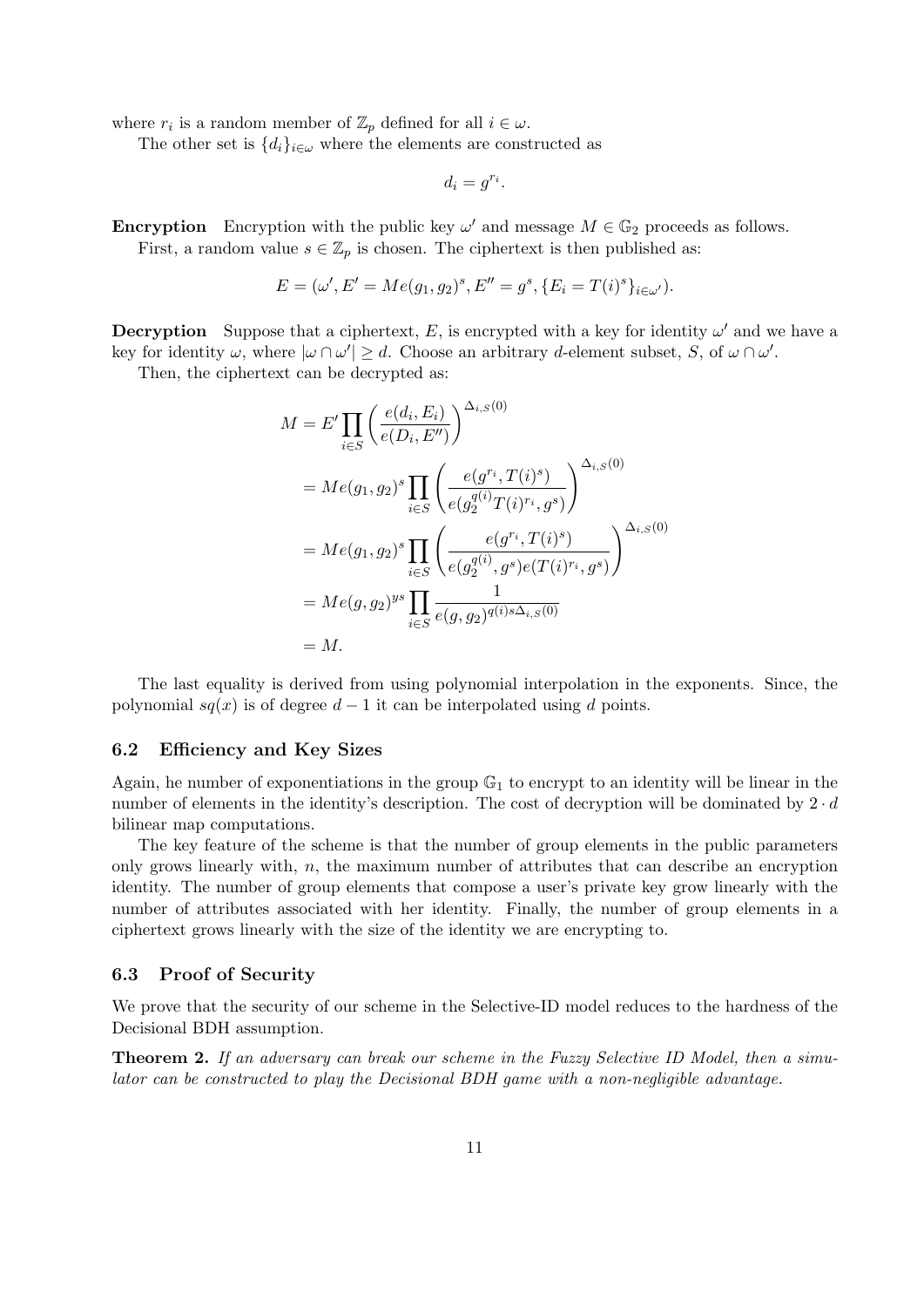*Proof.* Suppose there exists a polynomial-time adversary,  $A$ , that can attack our scheme in the Selective-ID model with advantage  $\epsilon$ . We build a simulator  $\beta$  that can play the Decisional BDH game with advantage  $\frac{\epsilon}{2}$ .

The simulation proceeds as follows:

We first let the challenger set the groups  $\mathbb{G}_1$  and  $\mathbb{G}_2$  with an efficient bilinear map, e and generator g. The challenger flips a fair binary coin  $\mu$  outside of  $\mathcal{B}$ 's view. If  $\mu = 0$ , the challenger sets  $(A, B, C, Z) = (g^a, g^b, g^c, e(g, g)^{abc})$ ; otherwise it sets  $(A, B, C, Z) = (g^a, g^b, g^c, e(g, g)^z)$  for random  $a, b, c, z$ .

**Init** B will run A and receive the challenge identity,  $\alpha$ , an n element set of members of  $\mathbb{Z}_p$ .

**Setup** The simulator assigns the public parameters  $g_1 = A$  and  $g_2 = B$ . It then chooses a random n degree polynomial  $f(x)$  and calculates an n degree polynomial  $u(x)$  such that  $u(x) = -x^n$  for all  $x \in \alpha$  and where  $u(x) \neq -x^n$  for some other x. Since  $-x^n$  and  $u(x)$  are two n degree polynomials they will either agree on at most  $n$  points or they are the same polynomial. Our construction assures that  $\forall x \ u(x) = -x^n$  if and only if  $x \in \alpha$ .

Then, for *i* from 1 to  $n + 1$  the simulator sets  $t_i = g_2^{u(i)}$  $j_2^{u(i)}g^{f(i)}$ . Note that since  $f(x)$  is a random  $n$  degree polynomial all  $t_i$  will be chosen independently at random as in the construction and we implicitly have  $T(x) = g_2^{i^n + u(i)}$  $x^{i+u(i)}g^{f(i)}$ .

**Phase 1** A makes requests for private keys where the identity set overlap between the identities for the requested keys and  $\alpha$  is less than d.

Suppose A requests a private key  $\gamma$ . We first define three sets  $\Gamma, \Gamma', S$  in the following manner:

$$
\Gamma = \gamma \cap \alpha,
$$

 $Γ'$  be any set such that  $Γ ⊆ Γ' ⊆ γ$  and  $|Γ'| = d - 1$ , and

$$
S = \Gamma' \cup \{0\}.
$$

Next, we define the decryption key components  $D_i$  and  $d_i$  for  $i \in \Gamma'$  as:

 $D_i = g_2^{\lambda_i} T(i)^{r_i}$  where  $r_i, \lambda_i$  are chosen randomly in  $\mathbb{Z}_p$  and we let  $d_i = g^{r_i}$ .

The intuition behind these assignments is that we are implicitly choosing a random  $d-1$  degree polynomial  $q(x)$  by choosing its value for the  $d-1$  points in  $\Gamma$  randomly by setting  $q(i) = \lambda_i$  in addition to having  $q(0) = a$ .

The simulator also needs to calculate the decryption key values for all  $i \in \gamma - \Gamma'$ . We calculate these points to be consistent with our implicit choice of  $q(x)$ . The key components are calculated as:

$$
D_i = \left(\prod_{j \in \Gamma'} g_2^{\lambda_j \Delta_{j,S}(i)}\right) \left(g_1^{\frac{-f(i)}{i^{n+u(i)}}}(g_2^{i^{n}+u(i)}g^{f(i)})^{r'_i}\right)^{\Delta_{0,S}(i)}
$$

and

$$
d_i = (g_1^{\frac{-1}{i^{n+u(i)}}} g^{r'_i})^{\Delta_{0,S}(i)}.
$$

The value  $i^{n} + u(i)$  will be non-zero for all  $i \notin \alpha$ , which includes all  $i \in \gamma - \Gamma'$ . This follows from the our construction of  $u(x)$ .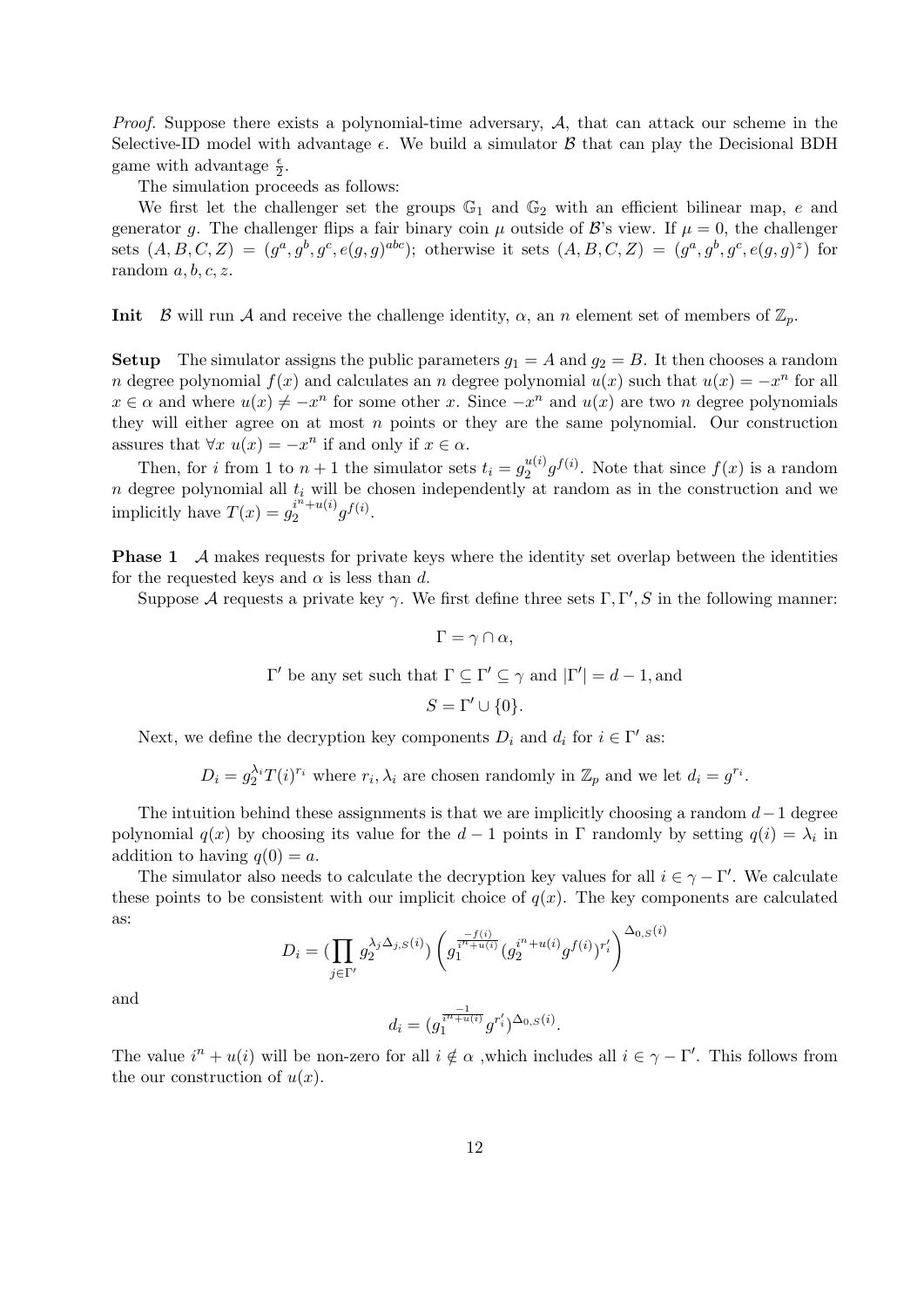Let  $r_i = (r_i' - \frac{a}{i^n + u(i)})\Delta_{0,S}(i)$  and let  $q(x)$  be defined as above. We then have:

$$
D_{i} = (\prod_{j \in \Gamma'} g_{2}^{\lambda_{j} \Delta_{j,S}(i)}) \left( (g_{1}^{\frac{-f(i)}{i n + u(i)}})(g_{2}^{i n + u(i)} g^{f(i)})^{r'_{i}} \right)^{\Delta_{0,S}(i)}
$$
  
\n
$$
= (\prod_{j \in \Gamma'} g_{2}^{\lambda_{j} \Delta_{j,S}(i)}) \left( (g_{1}^{\frac{-a f(i)}{i n + u(i)}})(g_{2}^{i n + u(i)} g^{f(i)})^{r'_{i}} \right)^{\Delta_{0,S}(i)}
$$
  
\n
$$
= (\prod_{j \in \Gamma'} g_{2}^{\lambda_{j} \Delta_{j,S}(i)}) \left( (g_{2}^{a} (g_{2}^{i^{n} + u(i)} g^{f(i)})^{\frac{-a}{i n + u(i)}})(g_{2}^{i n + u(i)} g^{f(i)})^{r'_{i}} \right)^{\Delta_{0,S}(i)}
$$
  
\n
$$
= (\prod_{j \in \Gamma'} g_{2}^{\lambda_{j} \Delta_{j,S}(i)}) \left( g_{2}^{a} (g_{2}^{i n + u(i)} g^{f(i)})^{r'_{i} - \frac{a}{i n + u(i)}} \right)^{\Delta_{0,S}(i)}
$$
  
\n
$$
= (\prod_{j \in \Gamma'} g_{2}^{\lambda_{j} \Delta_{j,S}(i)}) g_{2}^{a \Delta_{0,S}(i)} (T(i))^{r_{i}}
$$
  
\n
$$
= g_{2}^{q(i)} T(i)^{r_{i}}
$$

Additionally, we have:

$$
d_i = (g_1^{\frac{-1}{i^n + u(i)}} g^{r'_i})^{\Delta_{0,S}(i)} = (g^{r'_i - \frac{a}{i^n + u(i)}})^{\Delta_{0,S}(i)} = g^{r_i}
$$

Therefore, the simulator is able to construct a private key for the identity  $\gamma$ . Furthermore, the distribution of the private key for  $\gamma$  is identical to that of the original scheme since our choices of  $\lambda_i$  induce a random  $d-1$  degree polynomial and our construction of the private keys components  $d_i$  and  $D_i$ .

**Challenge** The adversary, A, will submit two challenge messages  $M_1$  and  $M_0$  to the simulator. The simulator flips a fair binary coin,  $\nu$ , and returns an encryption of  $M_{\nu}$ . The ciphertext is output as:

$$
E = (\alpha, E' = M_{\nu}Z, E'' = C, \{E_i = C^{f(i)}\}_{i \in \alpha}).
$$

If  $\mu = 0$ , then  $Z = e(g, g)^{abc}$ . Then the ciphertext is:

$$
E = (\alpha, E' = M_{\nu}e(g, g)^{abc}, E'' = g^c, \{E_i = (g^c)^{f(i)} = T(i)^c\}_{i \in \alpha}).
$$

This is a valid ciphertext for the message  $M_{\nu}$  under the identity  $\alpha$ .

Otherwise, if  $\mu = 1$ , then  $Z = e(g, g)^z$  and  $E' = M_{\nu}e(g, g)^z$ . Since z is random, E' will be a random element of  $\mathbb{G}_2$  from the adversaries view and the message contains no information about  $M_{\nu}$ .

Phase 2 The simulator acts exactly as it did in Phase 1.

Guess A will submit a guess  $\nu'$  of  $\nu$ . If  $\nu = \nu'$  the simulator will output  $\mu' = 0$  to indicate that it was given a BDH-tuple otherwise it will output  $\mu' = 1$  to indicate it was given a random 4-tuple.

As shown in the construction the simulator's generation of public parameters and private keys is identical to that of the actual scheme.

In the case where  $\mu = 1$  the adversary gains no information about  $\nu$ . Therefore, we have Pr[ $\nu \neq$  $\nu'|\mu=1]=\frac{1}{2}$ . Since the simulator guesses  $\mu'=1$  when  $\nu\neq\nu'$ , we have  $\Pr[\mu'=\mu|\mu=1]=\frac{1}{2}$ .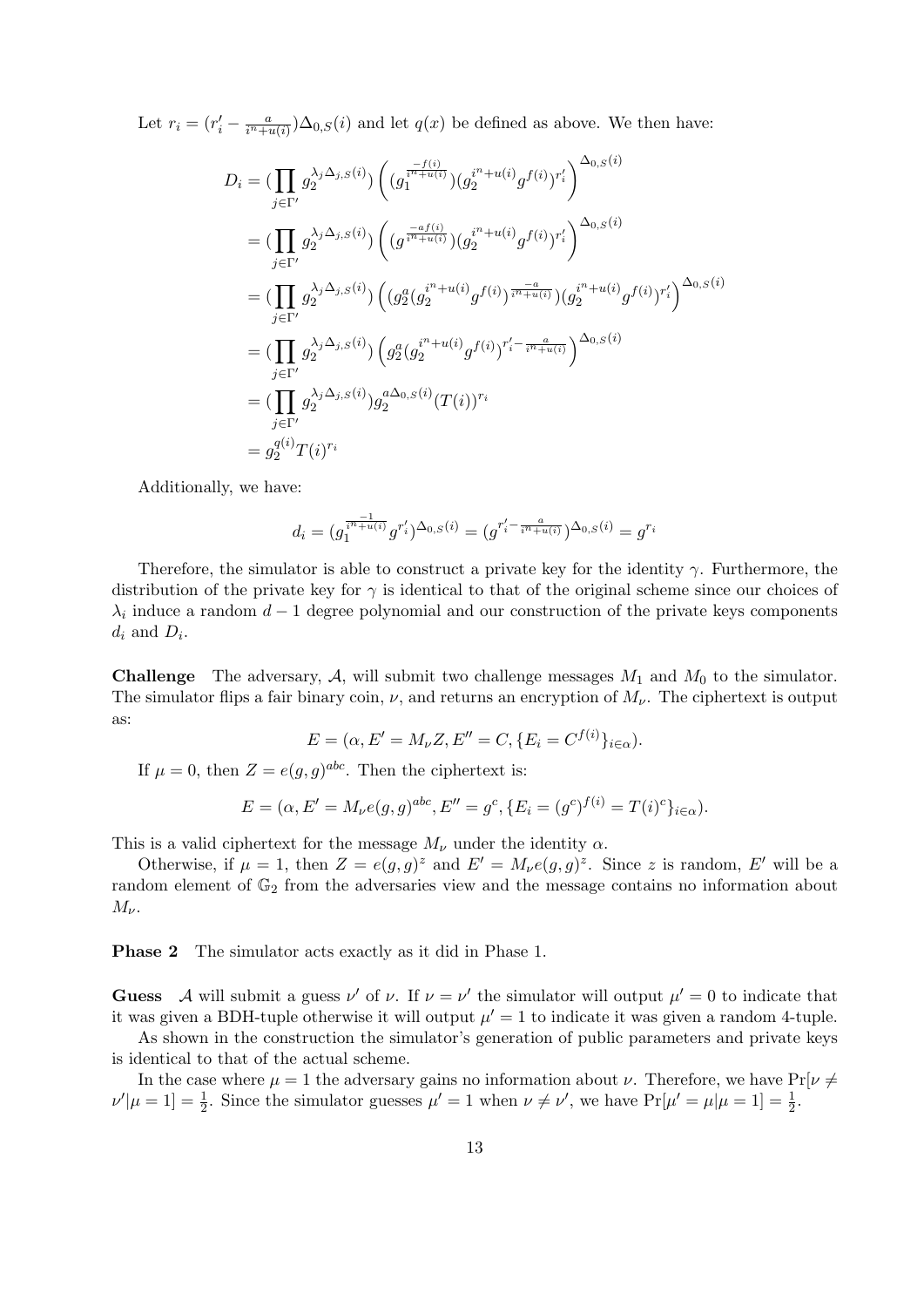If  $\mu = 0$  then the adversary sees an encryption of  $M_{\nu}$ . The adversary's advantage in this situation is  $\epsilon$  by definition. Therefore, we have  $\Pr[\nu = \nu' | \mu = 0] = \frac{1}{2} + \epsilon$ . Since the simulator guesses  $\mu' = 0$  when  $\nu = \nu'$ , we have  $\Pr[\mu' = \mu | \mu = 0] = \frac{1}{2} + \epsilon$ .

The overall advantage of the simulator in the Decisional BDH game is  $\frac{1}{2} Pr[\mu' = \mu | \mu = 0] +$ 1  $\frac{1}{2}Pr[\mu' = \mu | \mu = 1] - \frac{1}{2} = \frac{1}{2}$  $\frac{1}{2}(\frac{1}{2} + \epsilon) + \frac{1}{2}$  $\frac{1}{2} - \frac{1}{2} = \frac{1}{2}$  $rac{1}{2}\epsilon$ .

# 7 Conclusions

We introduced the concept of Fuzzy Identity Based Encryption, which allows for error-tolerance between the identity of a private key and the public key used to encrypt a ciphertext. We described two practical applications of Fuzzy-IBE of encryption using biometrics and attribute-based encryption.

We presented our construction of a Fuzzy IBE scheme that uses set overlap as the distance metric between identities. Finally, we proved our scheme under the Selective-ID model by reducing it to an assumption that can be viewed as a modified version of the Bilinear Decisional Diffie-Hellman assumption.

This work motivates a few interesting open problems. The first is whether it is possible to create a Fuzzy IBE scheme where the attributes come from multiple authorities. While, it is natural for one authority to certify all attributes that compromise a biometric, in attribute-based encryption systems there will often not be one party that can act as an authority for all attributes. Also, a Fuzzy-IBE scheme that hides the public key that was used to encrypt the ciphertext [1] is intriguing. Our scheme uses set-overlap as a similarity measure between identities. (We note a Hamming-distance construction can also be built using our techniques.) An open problem is to build other Fuzzy-IBE schemes that use different distance metrics between identities.

### Acknowledgments

We would like to thank Don Coppersmith, Ed Felten and Philippe Golle, Ari Juels, and the reviewers of Eurocrypt 2005 for providing helpful comments and suggestions.

# References

- [1] Mihir Bellare, Alexandra Boldyreva, Anand Desai, and D. Pointcheval. Key-privacy in publickey encryption. Lecture Notes in Computer Science, 2248, 2001.
- [2] Dan Boneh and Xavier Boyen. Efficient selective-id secure identity based encryption without random oracles. In Proceedings of the International Conference on Advances in Cryptology  $(EUROCRYPT'04)$ , Lecture Notes in Computer Science. Springer Verlag, 2004.
- [3] Dan Boneh and Matthew K. Franklin. Identity-based encryption from the Weil pairing. In Proceedings of the 21st Annual International Cryptology Conference on Advances in Cryptology, pages 213–229. Springer-Verlag, 2001.
- [4] Xavier Boyen. Reusable cryptographic fuzzy extractors. In ACM Conference on Computer and Communications Security—CCS 2004, 2004.
- [5] Ran Canetti, Shai Halevi, and Jonathan Katz. A forward-secure public-key encryption scheme. In Proceedings of Eurocrypt 2003. Springer-Verlag, 2003.